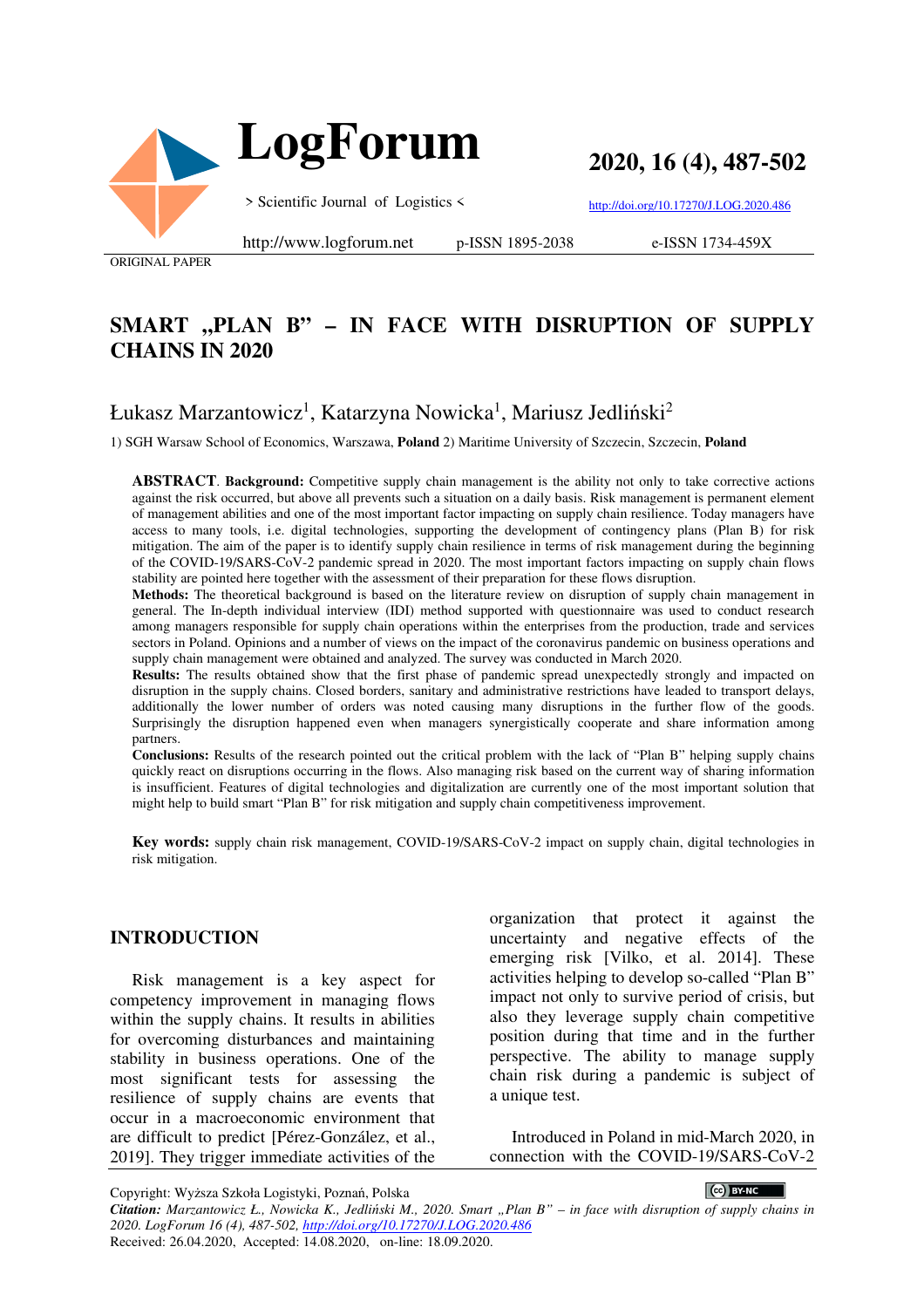pandemic, restrictions on population mobility and on gastronomy, entertainment, shops and shopping malls (excluding some outlets), forced changes in consumer behavior and triggered a number of changes in supply chains. The lens-like pandemic phenomenon has shown that demand problems in supply chains are a threat to the functioning of not only the links directly serving final consumers, but also for thousands of companies in the supply chain, among them especially small and medium-sized players who do not have a financial reserve that would allow them to survive the period of crisis [Cichosz, et al. 2020].

These changes show the two-stage process of entering a new phase of the supply chains' development or rather transformation. The first period, quite dynamic and dramatic, made managers aware of the effectiveness of implemented processes and the quality of procedures related to risk management in the event of a sudden change in the rules of market functioning. The second period allows them to diagnose the level of adaptability of the company and its supply chain to changes in the ability to perceive market opportunities. Both of them are the starting point for reviewing supply chain's strategy.

The "Plan B" means having the risk management strategy implemented and being ready to reconfigure resources to overcome uncertainty and mitigate risks. There are several ways helping supply chains in risk mitigation and one of them are the digital technologies that enables protecting supply chains against risks occurrence and its materialization. Therefore they can be base for creating value in the supply chain management. They are also currently one of the most important tools helping managers in sharing information on real-time basis [Nowicka, 2019] and so protect supply chain against risky situations.

However even when these conditions are met the real exam could only be passed when the risk materializes. The pandemic period shows strengths and weaknesses of the supply chains' risk management and mitigation [Poirier, et al. 2020]. It also learns how the

smart "Plan B" should be developed in the future.

### **LITERATURE REVIEW**

The scope of literature analysis in the article is delimited to one year (2020) due to the period of global pandemic. Nevertheless, the problem raised in the article had many studies mainly in the area of considerations regarding Covid-19 and human health. It can be concluded that this has a direct impact on supply chain management in the era of pandemic risk. To develop the article, available databases such as Web of Science, Scopus, Emerald and Ebsco were analyzed. However, the review was performed using keywords – the most important was the combination of the words "supply chain risk management" and "COVID-19 / SARS-CoV-2 impact on supply chain". Due to the short period of analyzing the occurrence of a pandemic and its impact on the supply chain in the context of risk management, the feedback of query results is low. Both the Web of Science database and Scopus showed only one result in response to a query about the indicated keywords. This is a publication about the impact of a pandemic on global supply chains [Ivanov, 2020], also cited in further considerations. The Emerald and Ebsco databases also showed only one study, but the journal was not a scientific type. The mentioned combination of keywords also in Google Scholar does not give a satisfactory feedback. However, it is worth pointing out the scope of the literature that includes the keywords "COVID-19 / SARS-CoV-2". The Web of Science database shows 76 studies in 2020. They mainly concern the area of health and medicine [Ankarali et al. 2020, Ziegler et al. 2020]. For combinations of the words "COVID-19 / SARS-CoV-2" with the word "management" or "economy", the result is below 10 and there are still areas related to the social sphere [Volpert et al. 2020]. SCOPUS database finds much more literature items. In response to the keyword "COVID-19 / SARS-CoV-2" there are about 5,000 articles and other studies. Again, the vast majority of considerations concern health and social issues, but there are also items related to mathematical modeling [Tang, Wang, 2020] or the environment [Chakraborty, Maity, 2020].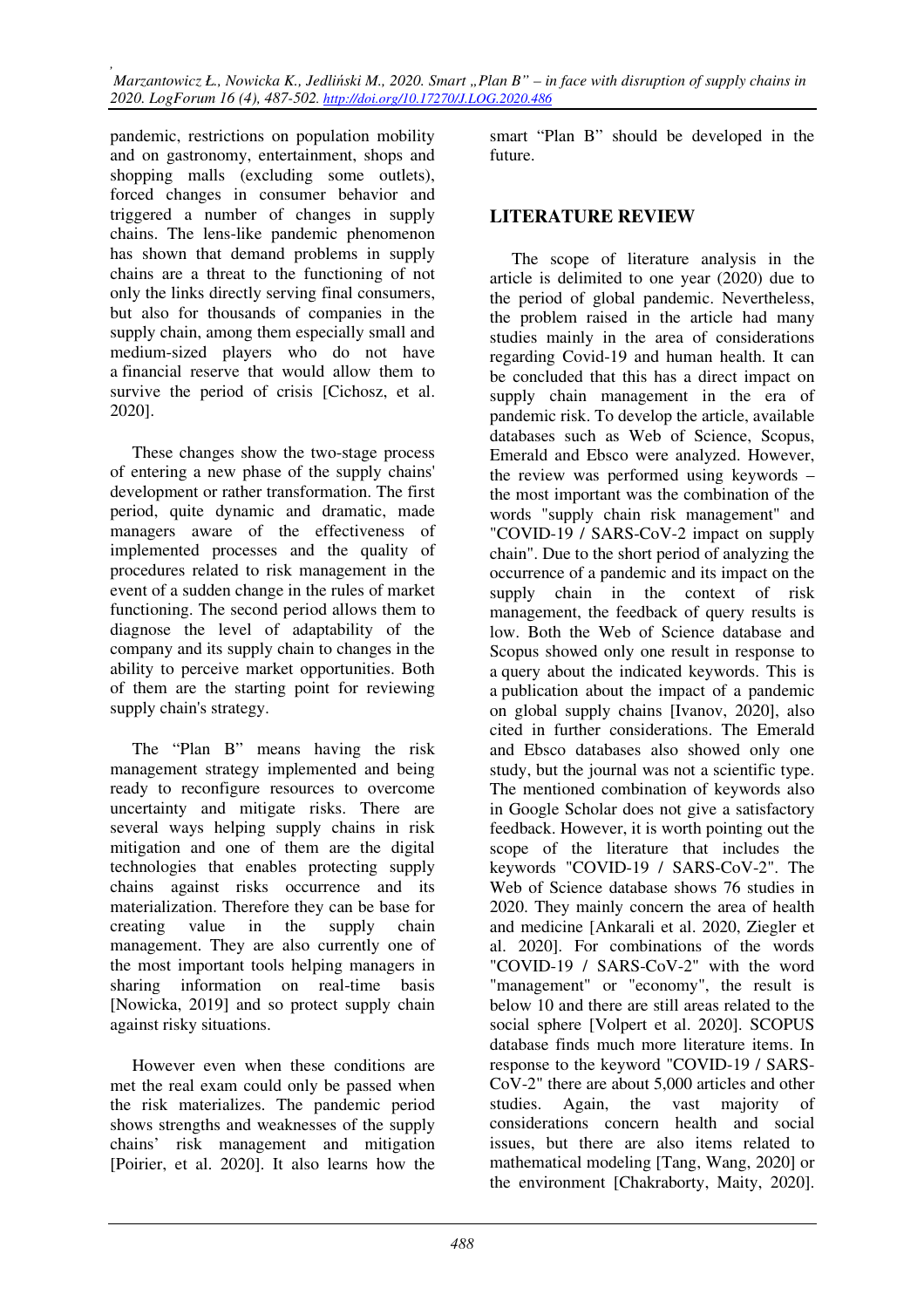The popular Google Scholar database also has a lot of feedback on articles related to Covid-19 - there are over 2,000. However, there are few studies on the problem considered in the article and (apart from one article already cited) one article on the food supply chain can be mentioned [Hobbs, 2020]. It is difficult to find a wide range of literature when less than one year is analyzed – the year of the pandemic. However, due to the fact that the article is empirical in nature, extensive analysis of literature from other areas has been excluded. At the same time, in some of the considerations regarding basic and broadly described issues, i.e. management, risk and supply chain, primary literature (older than the last 10 years) has been used.

### **GENERAL APPROACH TO RISK MANAGEMENT IN SUPPLY CHAINS**

During the COVID-19/SARS-CoV-2 coronavirus pandemic, any supply chain management activity appears to be exposed to risk factors. Moreover, for obvious reasons, difficulties arise in estimating the effects of a global pandemic. From this perspective, it is difficult to talk about the possibility of verifying the effectiveness of management actions taken in the supply chain. This raises a number of threats in terms of maintaining business. The pandemic situation caused disturbances, which on the one hand limited the activity of enterprises, but on the other hand forced the companies to search for new solutions or adapt existing technical and technological possibilities not used in the enterprise so far. It should be assumed that the risk in a pandemic does not differ in terms of the general definition. It has a distinctly different but still predictable impact on the supply chain [Ivanow, 2020]. Pandemic is a source of risk. It is difficult to assess the effects, because threats and disruptions will be industry-specific [Stephany F, et al., 2020].

In general, risk should be considered through the prism of the supply chain itself but also from the perspective of the environment in which the supply chain and enterprises operate. The basic risk sharing is as follows [Kaczmarek, 2005]:

- 1. Macroeconomic risk from the environment of the enterprise's operation.
- 2. Microeconomic risk resulting from the business operations.
- 3. Risk of potential loss.
- 4. Speculative risk related to the implementation of the plan.
- 5. Risks with a source in the environment have the greatest impact on management.

It becomes extremely important for supply chain managers to anticipate the future as a result of decisions and actions limiting the impact of risk factors on supply chain management. We are talking about the short and medium term. However, anticipating the future, forecasting phenomena and events is part of risk management but only when [Marzantowicz, 2019]:

- − all factors are quantifiable,
- − effects can be estimated,
- − there is repeatability of reactions in the way decisions are made,
- − there is appropriate instrumentation and competences to enable its proper use,
- − one can encapsulate management processes or partially absorb external events.

In the event of incidental, unique and simply unpredictable phenomena, changes occur that affect the management process in a way that partially prevents making decisions based on a quantifiable set of effects. In this situation, one should talk about unpredictable factors creating conditions of uncertainty. Here, not only a set of factors is important, but also "... a set of effects that can create many options that make up the results portfolio ..." and that "... the effects of uncertainty create scenarios that can partly be subject to future forecasting ..." [Marzantowicz, 2017]. It should be stated that risk is the determinant of the effectiveness of the measures taken - so it results from uncertainty. However, from the perspective of supply chain management, the following systematic risk sharing can be distinguished (Table 1).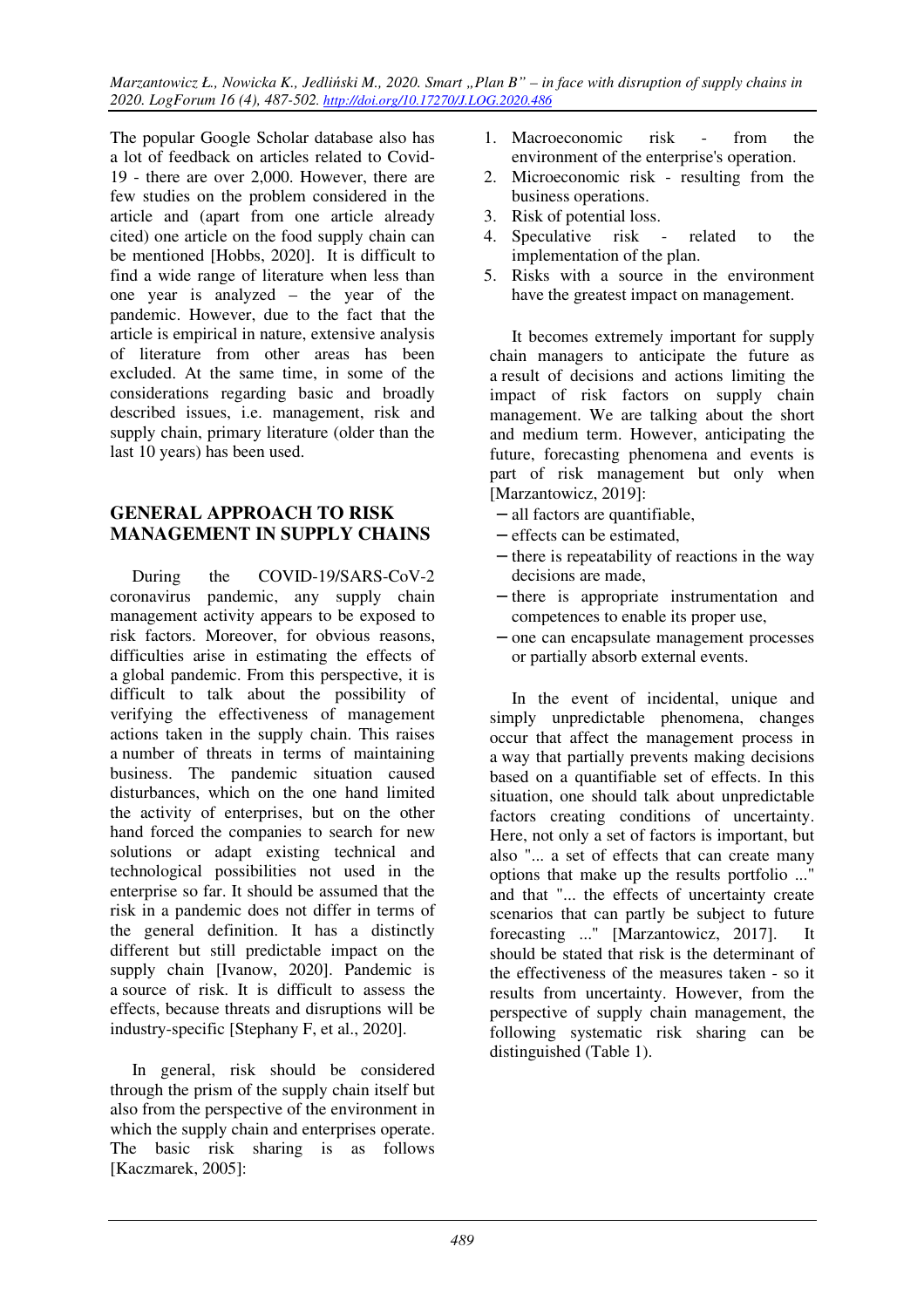*, Marzantowicz Ł., Nowicka K., Jedliński M., 2020. Smart "Plan B" – in face with disruption of supply chains in 2020. LogForum 16 (4), 487-502. http://doi.org/10.17270/J.LOG.2020.486* 

|                     |                            |                         | Table 1. Risk sharing in the supply chain |
|---------------------|----------------------------|-------------------------|-------------------------------------------|
| <b>Risk</b>         | <b>Risk</b>                | <b>Operational risk</b> | <b>Functional risk</b>                    |
| of macroenvironment | of an extended value chain |                         | (related to support processes)            |
| economic,           | purchases, resources,      | planning, design,       | human resources,                          |
| ecological,         | logistics operators,       | supply, purchases,      | - information technology,                 |
| social.             | distribution links,        | production,             | - finance,                                |
| technology,         | demand.                    | distribution.           | law.                                      |
| political.          |                            | returns.                |                                           |

Source: elaboration based on [Rutkowski, 2015]

For many reasons, risk management in a pandemic era becomes difficult due to uncertainty conditions. From this perspective, the key factor in the effectiveness of supply chain management is the ability to at least partially forecast the effects of a pandemic and the efficiency of ongoing response to interference.

### **ASSESSMENT OF THE IMPACT OF THE EMERGING CORONAVIRUS PANDEMIC RISKS ON SUPPLY CHAINS**

Supply chains and logistics management are always accompanied by danger and hazard. However, any threat (hazard) is less reliable than danger. Although we can deal with it in case of risk – it is measurable, but we cannot talk about measurability in the case of uncertainty. According to E.W. Deming, it can be assumed that, depending on the extent of the impact, the general nature of risk is both systemic and specific. Systemic risk in its essence concerns the whole of society, and although it exerts a direct impact on individuals, it is independent of them, therefore it cannot be controlled by any single person. Only central institutions, such as parliament, government, central institutions, but only to a certain extent, may influence to the level of this risk with their administrative decisions. However, specific (individual) risk is associated with future events that one person can predict and partially control (reduce). The threat (hazard) carries the danger. But as long as there is a control measure, a security threat does not have to lead to actual danger [Toma, et al. 2012]. The probability of measurability increases when the risk changes from specific to systemic. Hence its level depends on individual decisions aimed at taking or abandoning future actions [Fig.1].



 Fig. 1. Relationship between hazard, danger, risk and uncertainty

Coronavirus pandemic undoubtedly has diffusive nature, combining the above two types of risks. In addition, this combined nature highlights the critical role of social infrastructure (production workers, managers at various levels and the organizational structures in which they operate or manage) in the potential of supply chains. It also determines its logistics potential, which in essence is the ability of the logistics system (enterprise or supply chain) to do some work that requires the use of a certain resources and at a certain time. It is therefore the ability of the company's logistics forces to perform the maximum production of the logistics service in the required time. This time is the most often required time set by the customer and is a compromise between the time expected by him and declared by the system (responsible for compliance with time). However, this work is the sum of the work done for the needs of the logistics process, as well as for the system's own needs, so that it can do the first one. The deficit of the human factor involved in the supply chain and logistics process results in numerous limitations. At the same time, own potential can be considered in two dimensions, i.e. endogenous, as an enterprise / supply chain system (e.g. material, personal, financial and information resources) and exogenous (which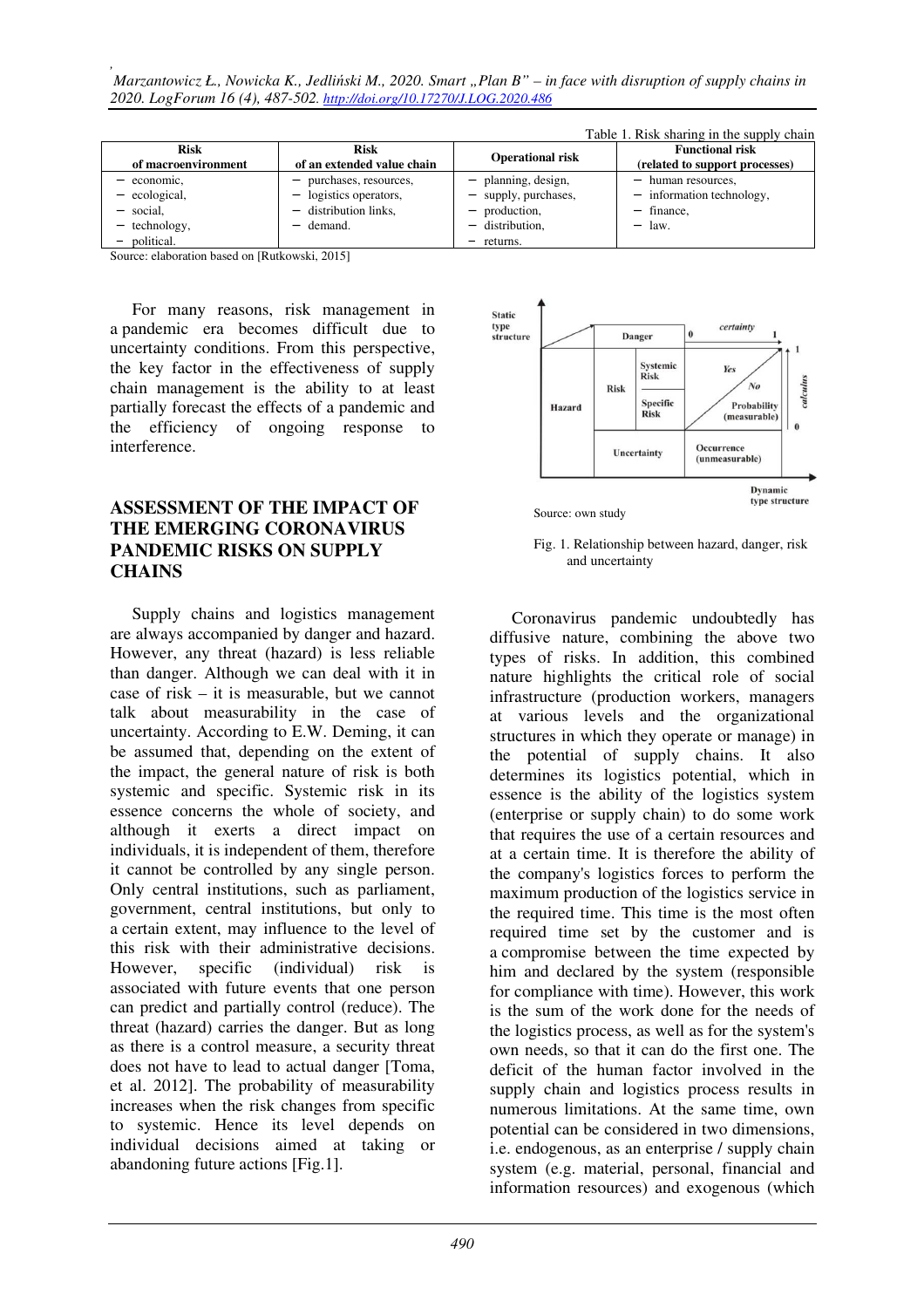is primarily influenced by: the region, line and point infrastructure, local and national government administration).

The supply chain risks that occurred at the beginning of 2020 proved that any supply chain can be unconcerned to the risk associated with COVID-19/SARS-CoV-2, but also none of the risk levels can be voluntarily accepted. Therefore, it is no longer enough to focus solely on traditional business risk. The negative effects of a pandemic risk on other aspects of the supply chain should also be considered (especially social). Pandemic is definitely not a traditional source of risk [Ramelli, Wagner, 2020]. This risk has only negative associations with the following characteristics of the supply chains:

- − they are not ready to take this risk voluntarily (they become hostage to the pandemic situation),
- − they cannot remain indifferent to this risk because they are aware of it (subject to administrative restrictions),
- − they do not have instruments (i.e. adequate technologies) for influencing the environment to minimize this risk.

This situation causes that the most resistant are those supply chains that are first of all reactive, because they are able to quickly introduce internal instruments that increase their resilience. Secondly, the shorter the supply chain, the more effective with introducing safe solutions for customers. Thirdly, the smarter the supply chain, the lower the possibility of making mistakes in the operational transmission of information, and the greater the potential for building smart "Plans B" in terms of their flexible configuration. The smartness of the supply chain could be reflected by usage of digital technologies helping to manage risk and prevent its negative impact on flows. This situation can be reflected on the changes in the fundamental requirements so-called The "Golden Logistics Triangle" – that can also represent supply chain priorities – and is shown in Table 2.

| Table 2. Changes of logistics priorities within the "Gold" |
|------------------------------------------------------------|
| Triangle Logistics"                                        |

|                       | <b>Regular priority</b> | <b>Pandemic priority</b> |  |  |
|-----------------------|-------------------------|--------------------------|--|--|
| <b>Time</b>           | The shortest            | As possible              |  |  |
| Cost                  | The lowest              | Adequate                 |  |  |
| <i><b>Quality</b></i> | The best                | The safest               |  |  |
| Common common della   |                         |                          |  |  |

Source: own study

### **CORONAVIRUS AS A SET OF FACTORS DISRUPTING SUPPLY CHAIN MANAGEMENT – MANAGERS ASSESSMENT OF THIS ISSUE'S SIGNIFICANCE**

### **Research methodology and characteristics**

The main advantage of qualitative research is the possibility of a better, more accurate understanding of a given phenomenon. Qualitative research allows finding the causes, views, effects and diversified interpretations of phenomena than just the number of phenomena occurring. In addition, thanks to the so-called a naïve attitude makes it easier for respondents and researchers to be open. It cannot be said for obvious reasons that qualitative research shows some superiority (they are better) over quantitative research because the method of selecting the type of research depends primarily on the nature of the phenomena studied, the hypothesis and the subject of the study. Among the many qualitative research methods are e.g. observations, interviews or the so-called desk research [Eisenhardt, Graebner, 2007].

In-depth individual interview (IDI) is a classic tool for qualitative research conducted on a small group of study participants. This tool is based mainly on the analysis of opinions respondents on a specific topic. The results obtained with the help of the IDI tool constitute a set of opinions and views creating a plane of reflection on the features, impact, impact strength and development directions of a given phenomenon.

The IDI method supported with questionnaire was used to conduct research among managers of Polish enterprises, obtaining opinions and a number of views on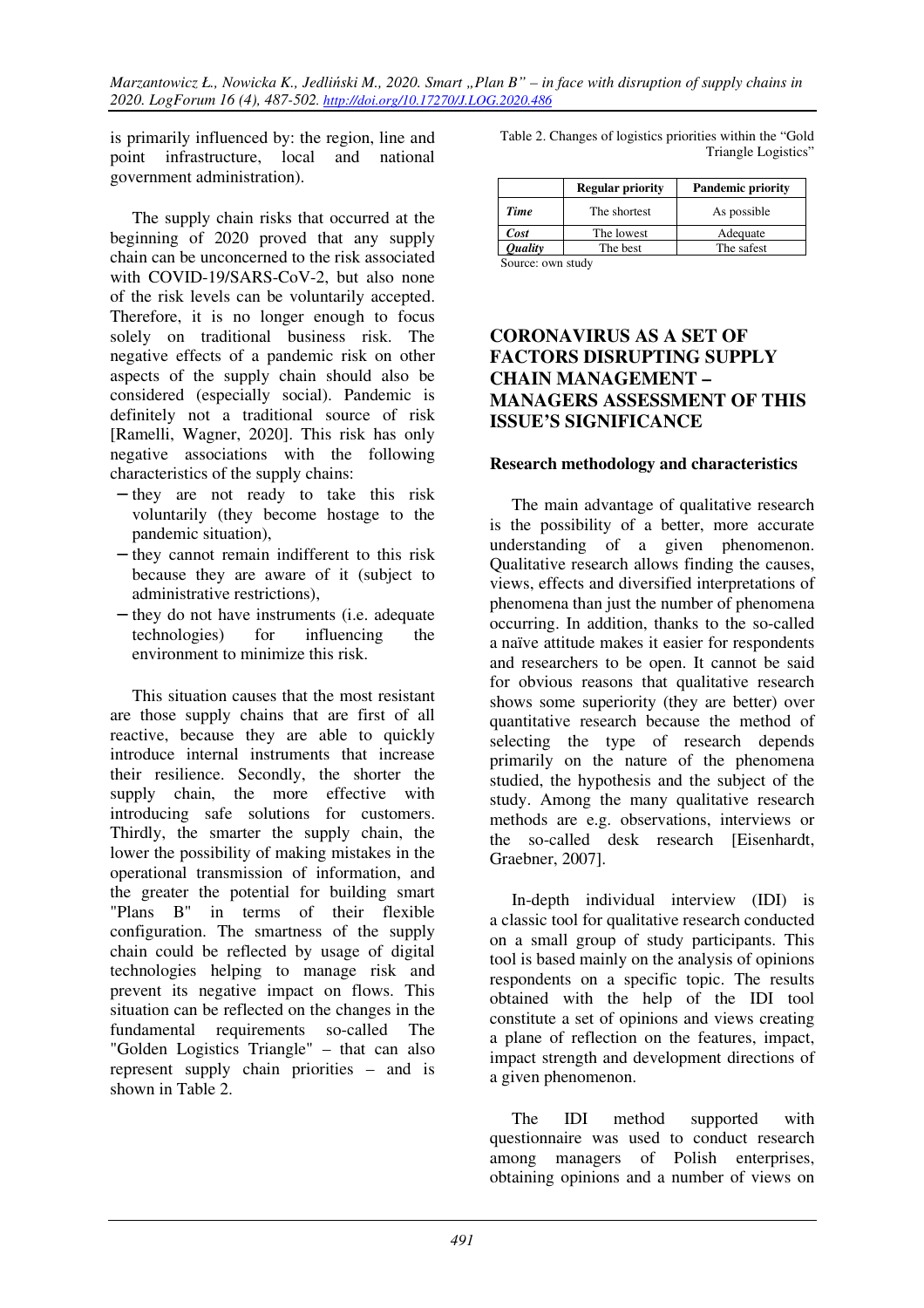the impact of a coronavirus pandemic on the functioning of enterprises and supply chain management. The survey was conducted among enterprises from the production, trade and services sectors, as illustrated in Fig. 2.



Source: own elaboration based on the IDI study results

Fig. 2. Share of enterprises by sectors of activity

IDI interview, although by its very nature is a method whose results cannot be applied to the entire population, it also allows you to explore many sides of the problem. In this case, it was possible to analyze the opinions of supply chain managers from both the supply and demand side. The survey was attended by 11 managers of enterprises producing finished goods, distributing finished goods and retailers. Share by location in the supply chain is presented in Fig. 3.



Source: own elaboration based on the IDI study results

 Fig. 3. Share of enterprises by place in the supply chain

The research was conducted at the beginning of pandemic diffusion in March 2020 in Poland. The aim of this preliminary empirical study was to identify the most important elements constituting the disturbance resulting from the COVID-19 pandemic, their impact on the supply chain flows, tools used for risk reduction and the reaction that disturbances would cause on further supply chain strategy and development.

#### **Evaluation of the elements constituting the disturbance resulting from the COVID-19 pandemic**

Restrictions in running a business, and thus hibernation in many sectors of the economy, have a definitely negative impact on the functioning of supply chains and their flows. One of the first topics subjected to in-depth IDI research was the identification of factors resulting from a coronavirus pandemic that have the greatest impact on the functioning of supply chains.

In the first part of the study managers were asked to assess factors with the greatest negative impact on their supply chains. The most important (key) factor was connected with restrictions resulting from compliance with coronavirus protection (avoidance of clusters, spacing) – more than half of respondents underlined this factor. The second factor was the decrease of the number of orders. Lower sales might be a reason of the restrictions that were put on the customers, i.e. avoidance of gathering (which was the factor of great importance for respondents). Managers underlined also the problem with extended transport time and lack of supply from the European market. All of the pointed problems are very important signals to revise current supply chain strategy in terms of prolonging Just-In-Time idea within the system and analyzing possibilities to configure supply chain based on local suppliers. Detail distribution of responses is shown of Fig. 4.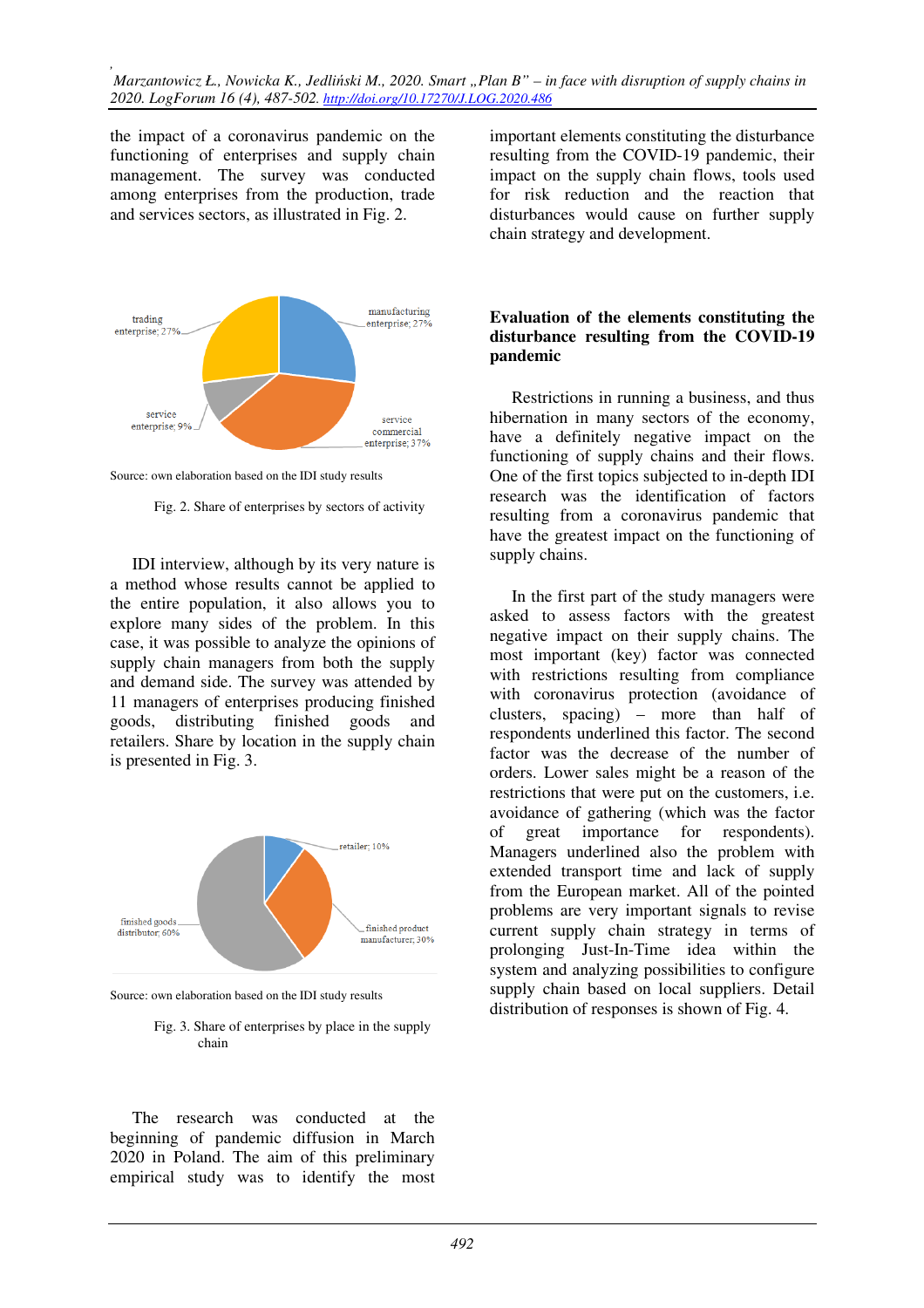

Source: own elaboration based on the IDI study results

Fig. 4. Factors impacting on the supply chain disruption due to COVID-19

The IDI study allows for a broader view of the coronavirus pandemic problem, therefore it is possible to identify additional factors negatively affecting supply chain flows. The following additional factors were pointed by respondents and should be considered individually:

- − closed borders and mandatory quarantine for people returning to the country makes it impossible to conduct trainings or receive scheduled deliveries of construction equipment directly from manufacturers, which in most cases is associated with traveling abroad,
- − sudden increase in the prices of goods semi-finished products and long waiting times for them,
- − market uncertainty,
- − customers' fear of purchasing and using services,
- − closing factories in Germany, which resulted in stopping production,
- − increase in orders, increase in demand for raw materials that suppliers are unable to deliver,
- − extending customs clearance times,
- − slowdown and reduction of profit,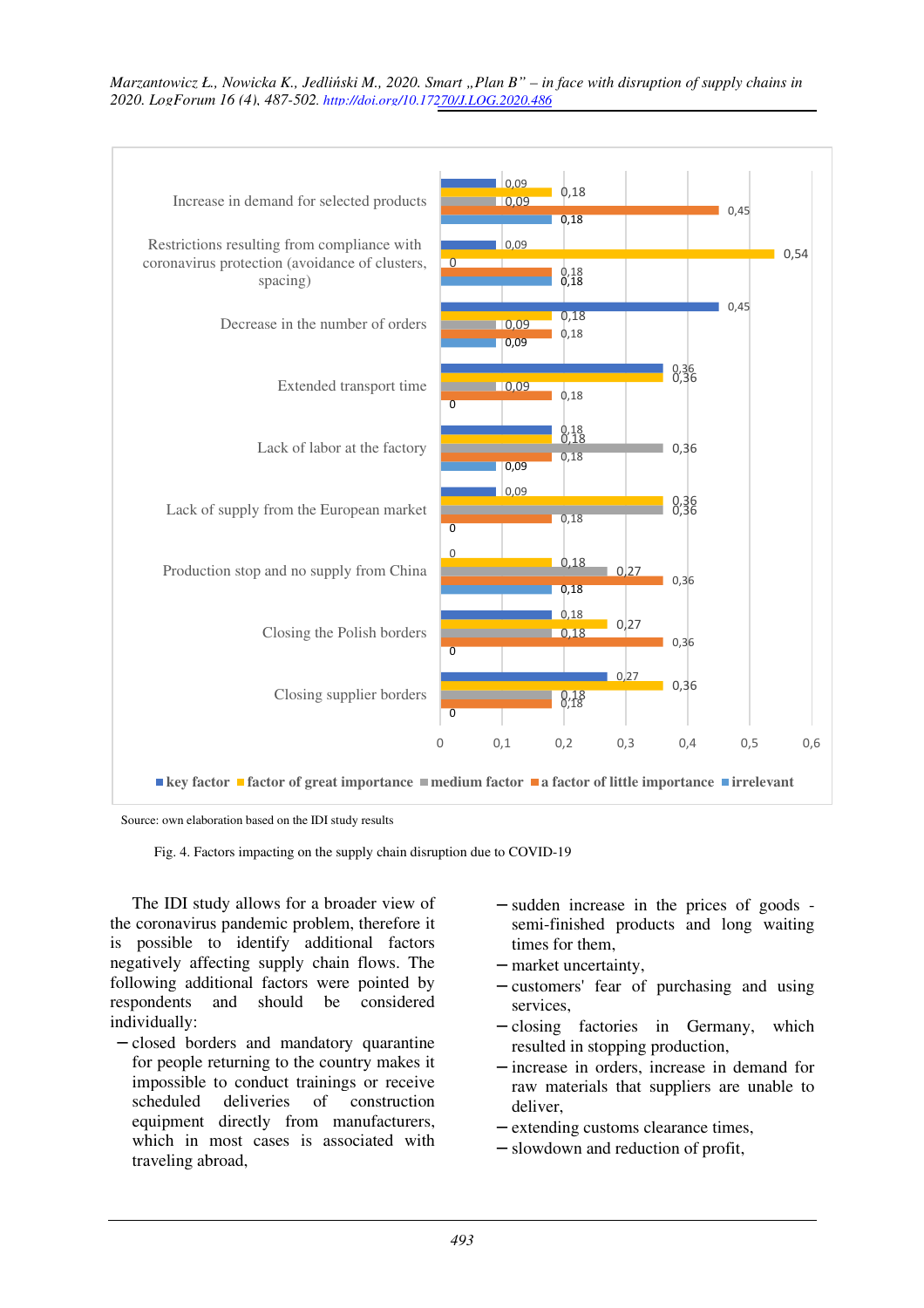*, Marzantowicz Ł., Nowicka K., Jedliński M., 2020. Smart "Plan B" – in face with disruption of supply chains in 2020. LogForum 16 (4), 487-502. http://doi.org/10.17270/J.LOG.2020.486* 

− problem with finding a transport company, inability to schedule deliveries in advance.

Identifying factors negatively affecting the functioning of the supply chain from different perspectives (due to the diversity of study participants) allows one to identify how these factors are perceived from the perspective of the supply chain links.

#### **Impact of the disruptions in the global flows on supply chains**

Next, managers were asked to identify impact of the negative factors (disruptions) in the global flows on their supply chains. The biggest impact – that was underlined by  $72\%$ of respondents – occurred in delaying deliveries due to the problem of filling and ensuring transport (logistics minimum).



Source: own elaboration based on the IDI study results

Fig. 5. Impact of the disruptions in the global flows on supply chains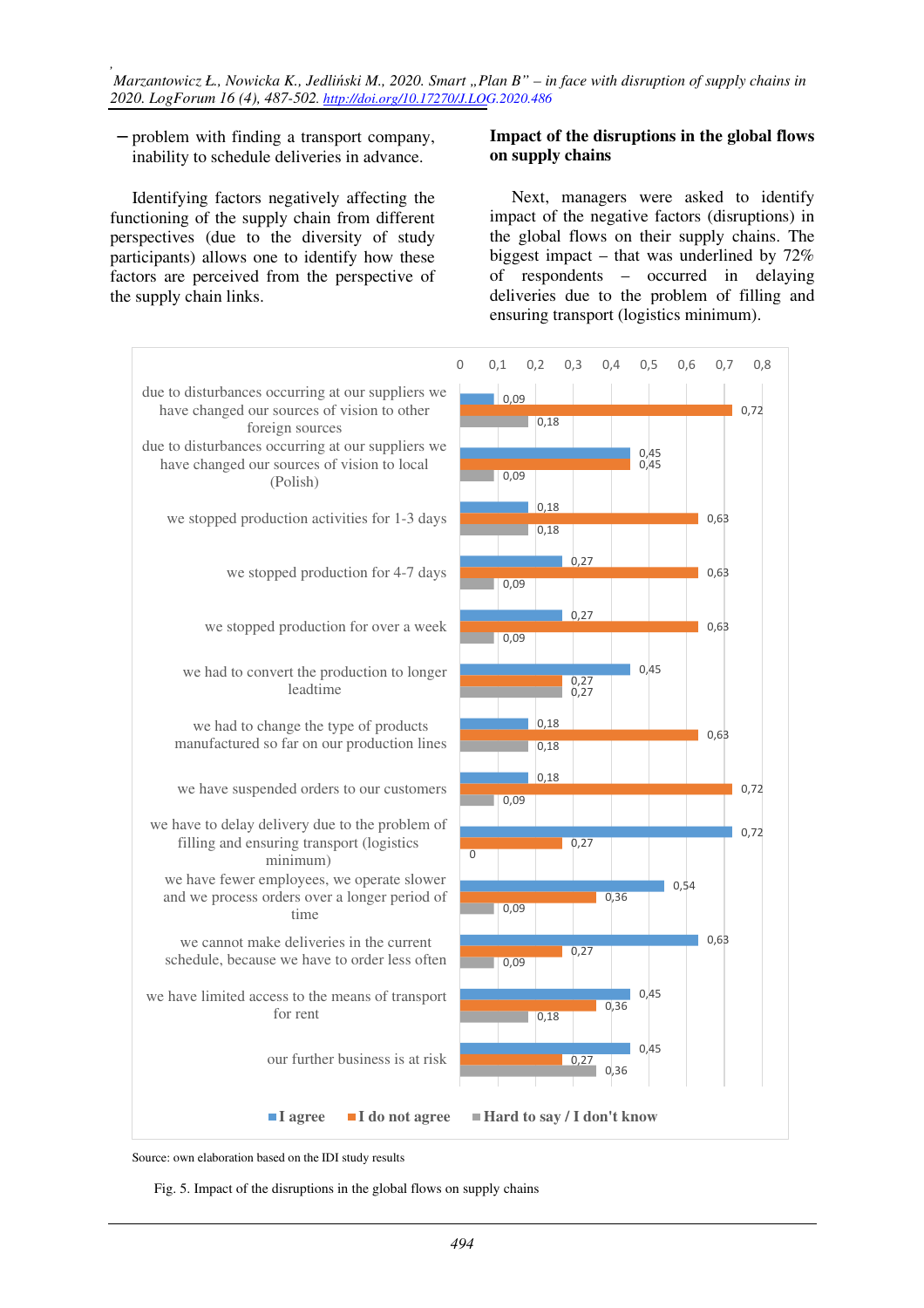This situation presents kind of "Domino effect" as supplies in their supply chains were delayed too. The other reason for postponing the delivers – that was marked by 63% of respondents – was a decrease in the number of orders. Almost half of the surveyed managers agreed that the disturbances in the global flows caused lowering number of employees engaged, companies operated slower and processed orders over a longer period of time. To identify full range of possible effects managers were asked to complete the sentence: "Due to disturbances caused by the coronavirus pandemic…" Detailed answers are presented on the Fig. 5.

In addition to the most important answers, the study participants also pointed the following additional problems that enterprises have to face in the age of coronavirus:

- − we do not carry out production activities, but we must extend the ordering and picking cycles due to lower frequency of deliveries and limitations in the number of employees (i.e. reduced workforce),
- − lack of liquidity, withdrawal of investors,
- − too high demand for products delivered to supermarkets, which causes shortage of some products and problems with their delivery,
- − difficulties in finding drivers for some countries, or the obligation of a 14-day quarantine (e.g. Turkey),
- − no protective measures available to the public.

### **Supply chain resistance to disruption**

Modern enterprises compete not only in the area of activity, but competition occurs at the supply chain level. The challenge is to be able to operate in the supply chain in a way that ensures the highest efficiency. In the event of coronavirus disruptions, companies face the dilemma of maintaining efficient supply chain flows to sustain their operations. The IDI study allowed to determine how it shapes the level of supply chain resilience through the prism of the resistance of individual links in the supply

chain from the perspective of tools available to managers.

Therefore managers were asked for their approach to mitigate risk in the supply chain. Also it was important to diagnose, how (with what type of tools), the negative impact of disturbance on their supply chain was reduced. There were several different solutions predefined in terms of reducing uncertainty and risk in the supply chains. 82% of the respondents admitted that they exchanged information on a regular basis between partners and due to such cooperation they were able to limit the negative impact of existing risks in their supply chains.

Another interesting declaration was indicated by 45% of respondents – they pointed performing analyses of the economic environment on an ongoing basis and being able to predict their effects on our supply chain. Both of these statements implemented in business practice should serve to improve the security of flows in the supply chains and be a kind of alert for immediate implementation of "plan B". This alternative solution could help them to reduce the negative effects of risk occurred in the supply chains.

It should be underlined, that sharing information is one of the most important principles for developing competitive supply chains [Nowicka, 2018]. It is also a stable base for strengthening integration helping companies within supply chains to mitigate risk and reduce uncertainty. Currently, one of the most important resource for exchanging data and information among different stakeholders is digital technology [Nowicka 2019a]. Unfortunately, only 36% of respondents declared using digital technologies that allow them to quickly reconfigure the supply chain and reduce the negative effects of risk in their supply chains. Interestingly, many companies do not indicate having any form of insurance against the effects of a global pandemic directly affecting the company. All the responses are shown on Fig. 6.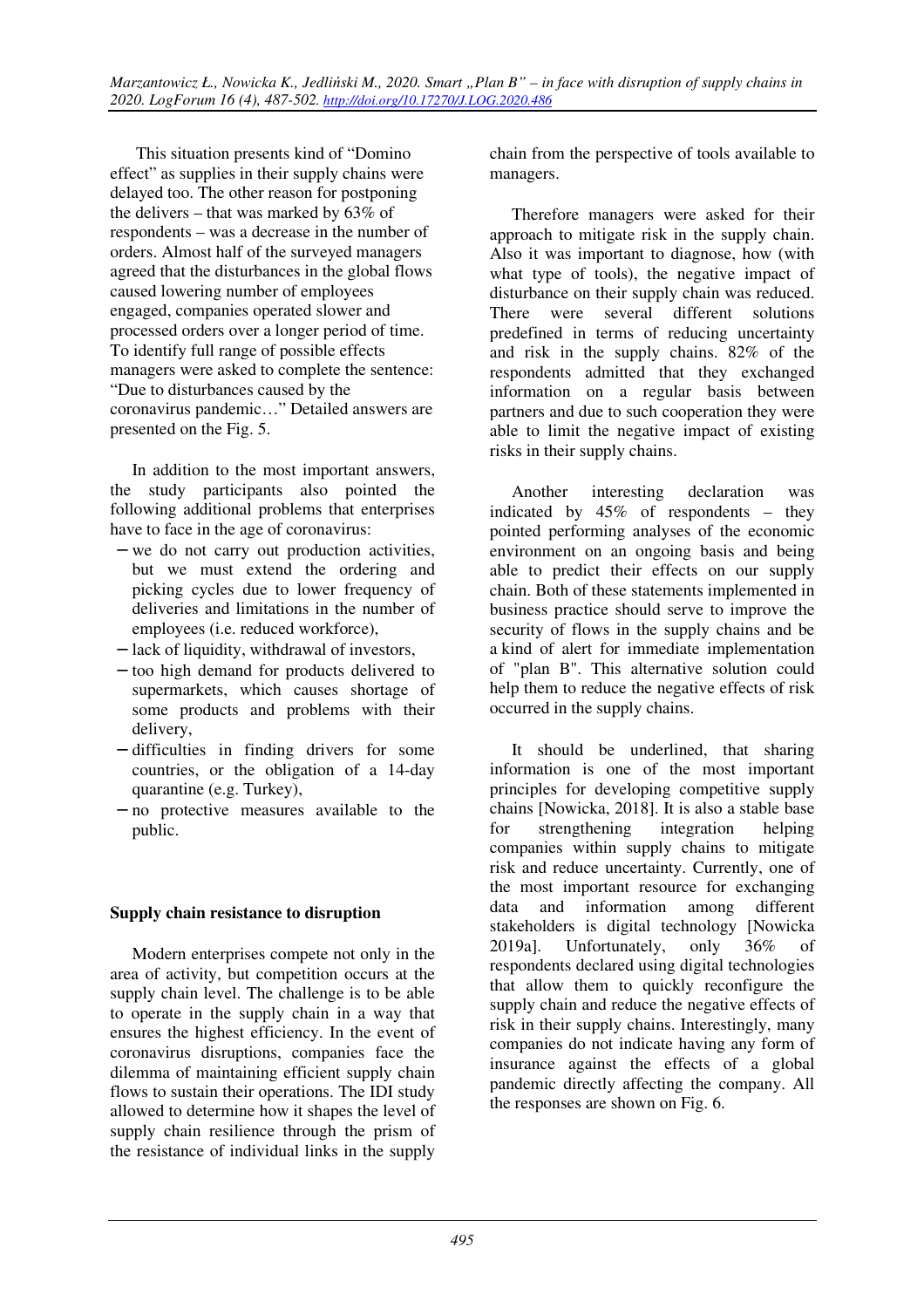

Source: own elaboration based on the IDI study results

Fig. 6. Supply chain resilience to the disruptions in the global flows

#### **Impact of the current disruptions to global flows on the supply chains future**

In a global pandemic situation, when global flows can be affected by unpredictable factors, changes occur in these flows in a way that can have long-term effects. It is possible to transfer new solutions to long-term operations. It is significant to take account of humanitarian disruption risks in everyday operations. It is worth noting here that the return to activity at the desired level of efficiency will take place taking into account permanently new ways of

#### CC BY-NC

Copyright: Wyższa Szkoła Logistyki, Poznań, Polska *Citation: Marzantowicz Ł., Nowicka K., Jedliński M., 2020. Smart "Plan B" – in face with disruption of supply chains in 2020. LogForum 16 (4), 487-502, http://doi.org/10.17270/J.LOG.2020.486*  Received: 26.04.2020, Accepted: 14.08.2020, on-line: 18.09.2020.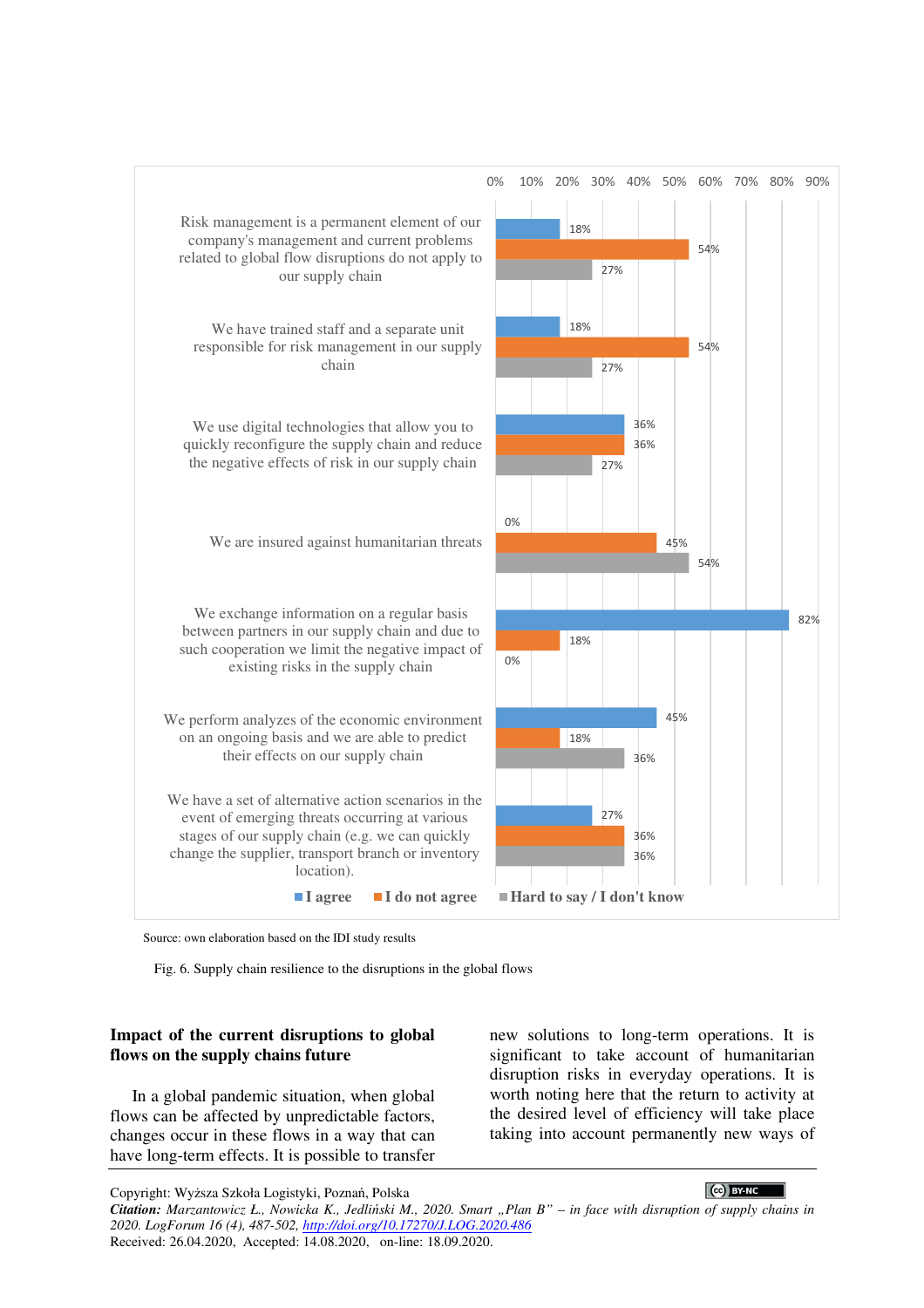reacting managers to sudden volatility and disruption.

In the last part of the study respondents were ask how the current disruptions to global flows would affect the future of their supply chains. Based on the results of this part of the study, it can be concluded that long-term

effects may become one of the areas of activity, but these are not radical changes. First of all they admitted to stay in the industry they were currently operate in. Over 80% of managers strongly deny that a change of industry is necessary.



Source: own elaboration based on the IDI study results

Fig. 7. Impact of the disruptions in the global flows on the future of the supply chain management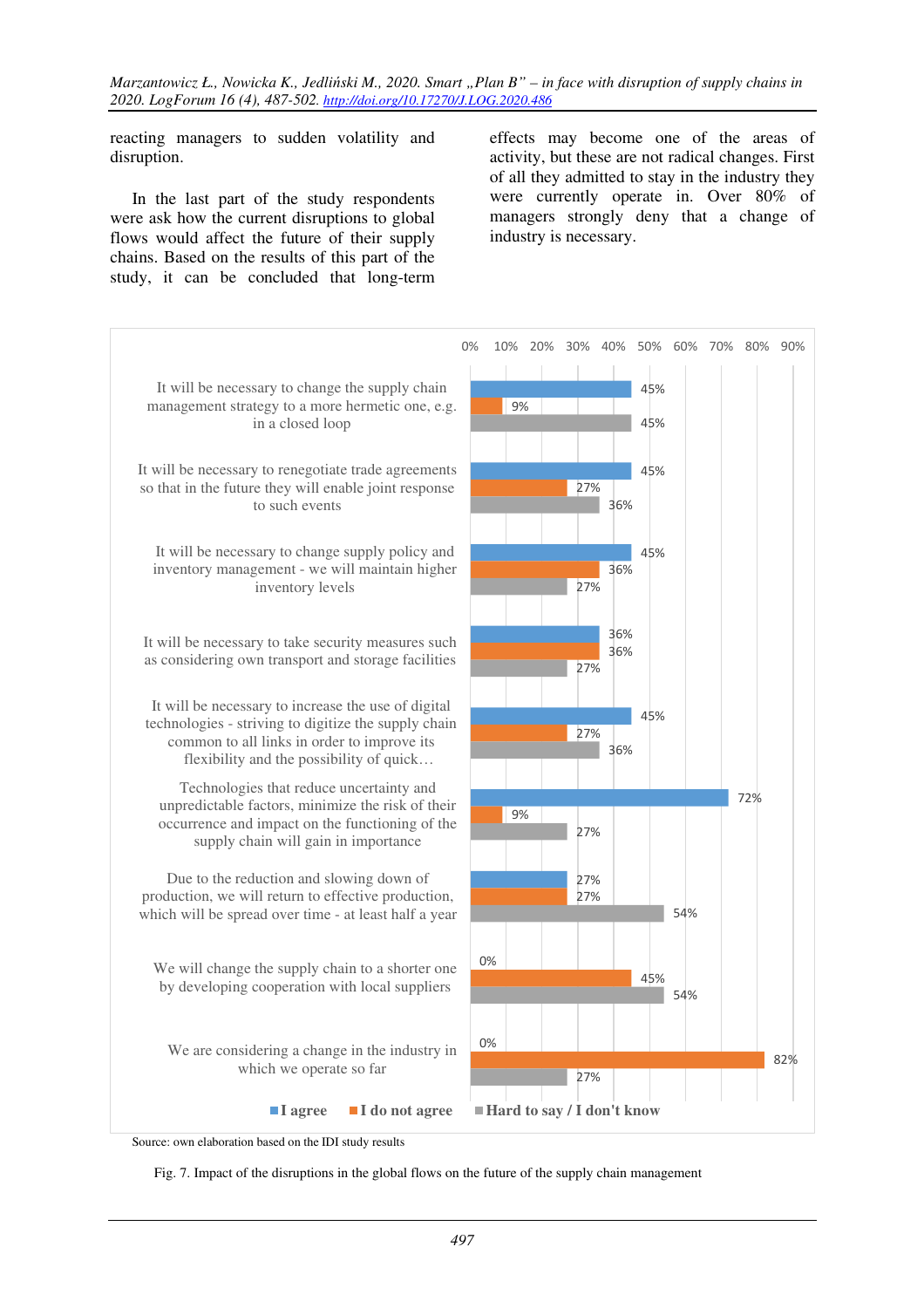Managers assume the development and implementation of technologies that reduce uncertainty and unpredictable factors, and minimize the risk of their occurrence and impact on the functioning of supply chains as a certain consequence, permanently remaining in the field of supply chain management as a result of a pandemic. More than 70% of surveyed managers pointed the role of technologies in their future operations. It is an important sign in the way of digitization or digital transformation that is expected to speed up due to COVID-19 pandemic. It is also an important solution that in the connection with previous declaration concerning the level of sharing information between partners might strongly impact on supply chain resilience. This is due to the fact that digital technologies are currently one of the best tools supporting sharing information [Frankowska, Nowicka, 2018] and warning of dangerous events, so building smart supply chains having smart Plan B enable for risk mitigation.

More detailed results concerning the aspect of future activities that would be undertaken by managers within the supply chain are presented on Fig. 7.

The level of compliance of the respondents' opinions with the questionnaires contained in the questionnaire was analyzed. First, it turned out that the COVID-19/SARS-CoV-2 pandemic had a strong impact on the supply chain network properties (maintenance of the logistics system). The pandemic changed the logistics process due to the problem of filling and ensuring transportation because of withdrawal of transport fleet by operators (necessity to achieve logistics minimum by suppliers). This contributed to the delays of deliveries (72% of consistent answers). There were also significant restrictions on the availability of materials and goods (with the current production schedule), which resulted in a forced change in the frequency of orders (orders are placed less frequently) - (63% of consistent answers).The potential for work has been reduced (the number of employees due to quarantine or holidays has been reduced), it caused the necessity to convert own production because of a longer lead time (45%) and, as

a result, a longer lead time for clients (54% consistent answers).

Secondly, it has been clearly pointed out that the supply chain network resilience depends on the responsibility for the ability and willingness to exchange tactical and operational information between all partners regularly, which allows to limit the negative impact of existing risks significantly (82% of consistent answers). Confirmation is the joint implementation of corrective and preventive actions (in order to increase the probability of assumed effects - 45% of consistent answers). Considering the above, the exchange of information throughout the entire supply chain network should not only support the efficient logistics processes at the operational level, but also enable in the strategic dimension, e.g.:

- − activation of the attitudes of first and second-order suppliers so that they also develop their "B" plans for the future
- − jointly analyzing the shape and reviewing the supply chain network to make it more resistant to disruptions
- − reviewing contracts with suppliers and customers to take into account the eventuality and level of occurrence of specific disruptions, which were overlooked as pandemic usually
- − re-prioritization of strategic clients (and their full logistical protection)
- − plan to rebuild the full logistics network and existing partnerships.

### **CONCLUSION**

Uncertainty and risk are a permanent parts of the supply chain management aimed at eliminating or minimizing endo- and exogenous hazards. The most important is a macroeconomic risk as it strong impacts on all of the other types of risks occurring in the supply chain. It is even more danger when analyzing international or global flows and its spread on different markets. Therefore adequate risk management enables supply chains not only to critically survive (negative) environmental circumstances (exogenous environment closer and further), but also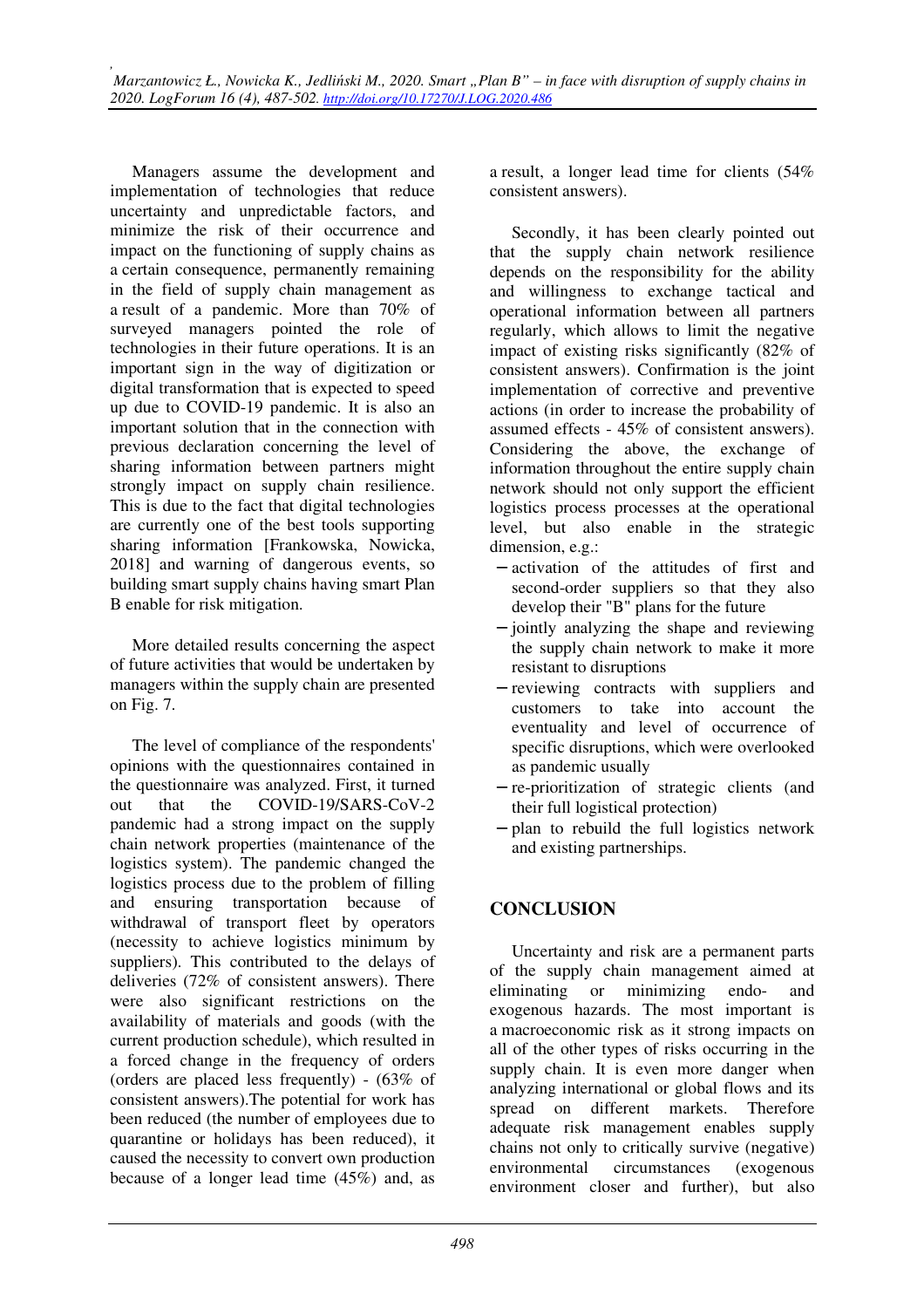significantly impacts on competitiveness improvement during the crisis period.

The aim of the paper was to identify the most important factors caused by COVID-19 pandemic which significantly impacting on supply chains and the assessment of their readiness for fighting with flows' disruption. For this purpose the IDI empirical research was conducted among managers responsible for operations in the supply chains in Poland. Research was carried on during the first part of COVID-19 pandemic diffusion in March 2020. Managers pointed closing of the borders of suppliers' countries, lack of substitution supply from the European market and the organizationally prolonged transport time of goods as the important factors disrupting flows in their supply chains. However, the key factor that negatively affects the functioning of the supply chain during a coronavirus pandemic was the dramatic decrease in the number of orders. This factor results from both – supply chain disturbed flows (limited potential of suppliers) and new priorities and current market behavior of the customers. In terms of the most important changes, being a response to the occurrence of variable factors caused by a coronavirus pandemic, respondents underlined these related to delivery delays associated with the problem of filling (ensuring full truck loads) and ensuring transport (its availability). Also lower frequency of orders, which results in extending the delivery schedule was problematic. The most frequently indicated way of responding to coronavirus pandemic disturbances in the supply chain was to ensure constant close cooperation at the tactical and operational level, which involves frequent exchange of precise and complete information. This enables processes to be coordinated across all parts of the supply chain. At the same time, enterprises regularly analyze economic environment and thus try to forecast the effects of risk on the supply chain. However, what is important, many companies do not indicate having any form of insurance against the effects of a global pandemic directly affecting the company. These responses are surprising as cooperation leading to exchange information used to be the one that is the most important in uncertainty reduction and is a base for supply chain reconfiguration to mitigate risk – to build and use the Plan B.

Additionally managers declare that technologies that reduce uncertainty and unpredictable factors, minimize the risk of their occurrence and impact on the functioning of the supply chain would gain in importance in the supply chain further management. It is becoming important to increase the use of digital technologies in the pursuit of digitization of the supply chain common to all partners in order to improve flexibility and the possibility of rapid reconfiguration. This implies a change in management strategy, renegotiation (change) of trade agreements as well as transformations in the supply policy.

Technologies are a tool supporting the diversification of the offer, and their systemic implementation in the supply chain processes limits the set of risks appearing on the demand and supply side. Accelerated digitization also stimulates the acquisition of new knowledge and competences among supply chain managers. In this way, new technologies can play a special role in the risk management not only because of supporting the ability to survive in the short term  $-$  in the event of crisis, but also because of the impact on the development and competitiveness in the long term. Big Data, in combination with Blockchain and their properties are also important tool helping to leverage the smart Plan B in terms of building resilient, hermetic and safe supply chain business model.

### **LIMITATIONS AND FURTHER RESEARCH**

This article aims to contribute to broadening the discussion about effects of the COVID-19/SARS-CoV-2 pandemic and its impact on disruptions in global supply chain networks. The research has been limited to Polish enterprises, but they are a contrasting example of the disruptions occurrence and increasing the role and importance of sharing information with all partners to use a set of the most appropriate actions to maintain the assumed logistics effects. It turns out that the enterprises, that built Plan B are in a much better position than those that have not made such an effort. The empirical material presented supports other emerging studies, for example the "EuroLogistics" probe with the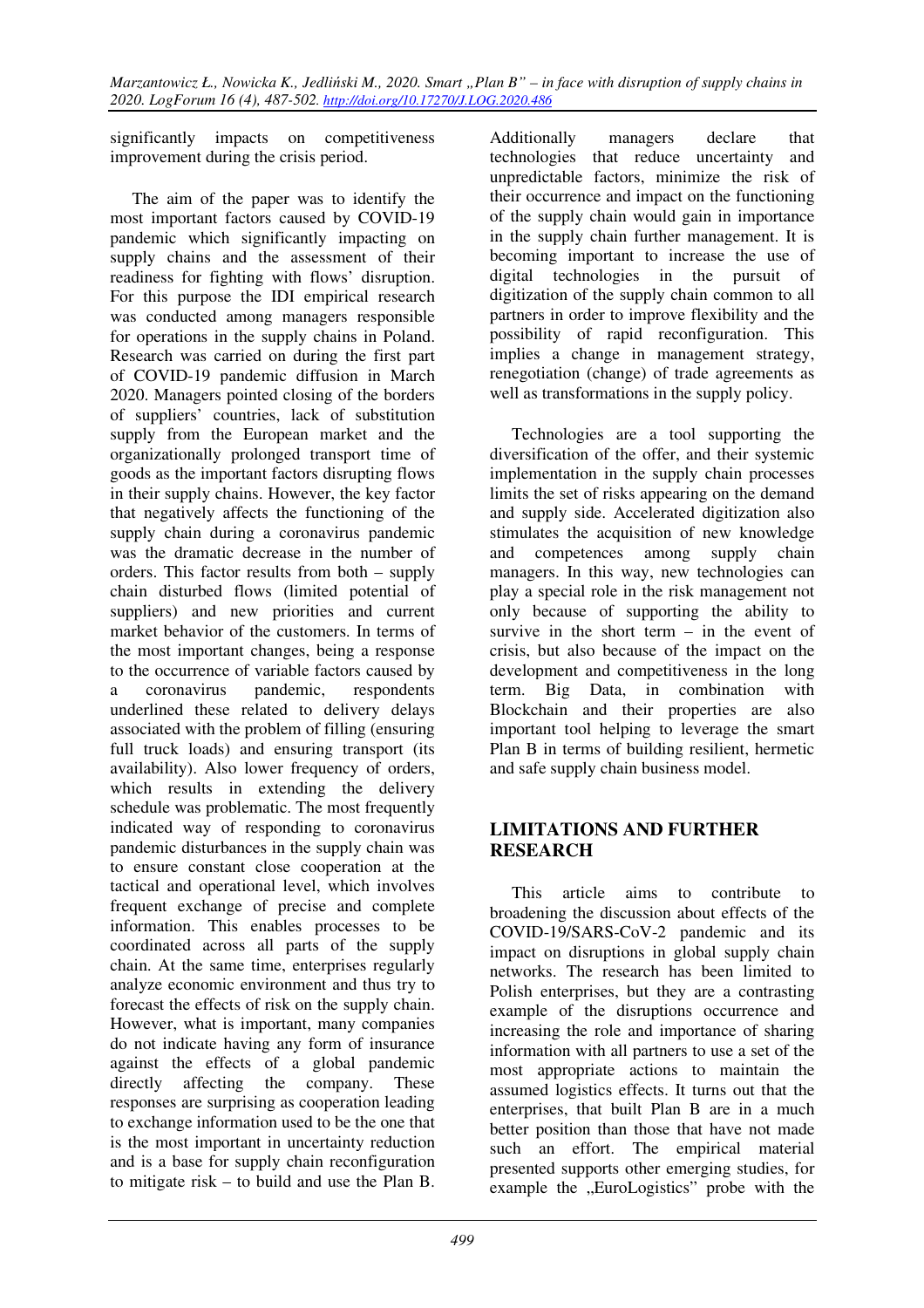*, Marzantowicz Ł., Nowicka K., Jedliński M., 2020. Smart "Plan B" – in face with disruption of supply chains in 2020. LogForum 16 (4), 487-502. http://doi.org/10.17270/J.LOG.2020.486* 

target group of logistics company managers, titled .Logistics market during the Covid-19 pandemic", No. 1, Week 14/2020. Similar studies were undertaken in March 2020 by other authors. However they concentrated on households [Diertrich, Kuester, Muller, Schoenle, 2020] or on relations to the economy [Baker, Bloom, Davis, Terry, 2020].

The dynamics of the environment in which enterprises find themselves means that the situation from this March is radically different in the following months. This is mainly due to the fact that the governments of many countries are taking a number of activities to shield the economy from the negative effects of a pandemic (e.g. by aid programs in Poland: "Shield 1.0", "Shield 2.0" or "Shield 3.0" or a comprehensive package of the European Union "Next Generation EU" for 2021-2024). Therefore it would be important to monitor the situation from the companies' perspective, but – more importantly from the perspective of whole supply chain and its resilience in terms of developing smart Plan B into the risk management portfolio.

### **ACKNOWLEDGMENTS AND FUNDING SOURCE DECLARATION**

Authors are grateful to the respondents of the empirical research for their participation in the study. This research received no specific grant from any funding agency in the public, commercial, or not-for-profit sectors.

### **REFERENCES**

- Ankarali H., Ankaralli S., Caskurlu H., Cag Y., Arslan F., Erdem H., Vahaboglu H., 2020. A Statistical Modeling of the Course of COVID-19 (SARS-CoV-2) Outbreak: A Comparative Analysis. Asia-pacific Journal of Public Health. http://doi.org/10.1177/1010539520928180
- Baker S.R., Bloom N., Davis S.J., Terry S.J., 2020. Covid-induced economic uncertainty, National Bureau of Economic Research, Working Paper 26983, Cambridge. http://doi.org/10.3386/w26983.
- Chakraborty I., Maity P., 2020. COVID-19 outbreak: Migration, effects on society, global environment and prevention. Science of The Total Environment, Vol. 728, 138882, http://doi.org/10.1016/j.scitotenv.2020.1388 82.
- Cichosz M., Marzantowicz Ł., Nowicka K., Pluta-Zaremba A., 2020. Zmiany w kanałach dystrybucji dóbr konsumpcyjnych wynikające z pandemii COVID-19 – perspektywa krótko- i średnioterminowa [Changes in consumer goods distribution channels resulting from the COVID-19 pandemic - short and medium term], Open Eyes Economy Summit. [Online] Available at:

https://oees.pl/wpcontent/uploads/2020/04/EKSPERTYZA-8.pdf [Accessed 15 04 2020].

Dietrich A.M., Kuester K., Muller G.J., Schoenle R.S., 2020. News and Uncertainty about COVID-19: Survey Evidence and Short-Run Economic Impact. Federal Reserve Bank of Cleveland, Working Paper 20-12.

http://doi.org/10.26509/frbc-wp-202012.

- Eisenhardt K.M., Graebner M.E., 2007. Theory Building from Cases: Opportunities and Challenges, Academy of Management Journal, 50, 1, 25-32, http://doi.org/10.5465/amj.2007.24160888.
- Logistics market during the Covid-19 pandemic, 1, Week 14/2020, EuroLogistics.
- Frankowska M., Nowicka K., 2018. Smart Supply Chain – challenges of informationdriven management, European Journal of Service Management, 1 (25), 91–97. http://doi.org/10.18276/ejsm.2018.25-11.
- Hobbs, J. E., 2020. Food supply chains during the COVID-19 pandemic. Canadian Journal of Agricultural Economics/Revue canadienne d'agroeconomie. Wiley, http://doi.org/10.1111/cjag.12237.
- Ivanov D., 2020. Predicting the impacts of epidemic outbreaks on global supply chains: A simulation-based analysis on the coronavirus outbreak (COVID-19/SARS-CoV-2) case. Transportation Research, Part E: Logistics and Transportation Review, 136, 101922,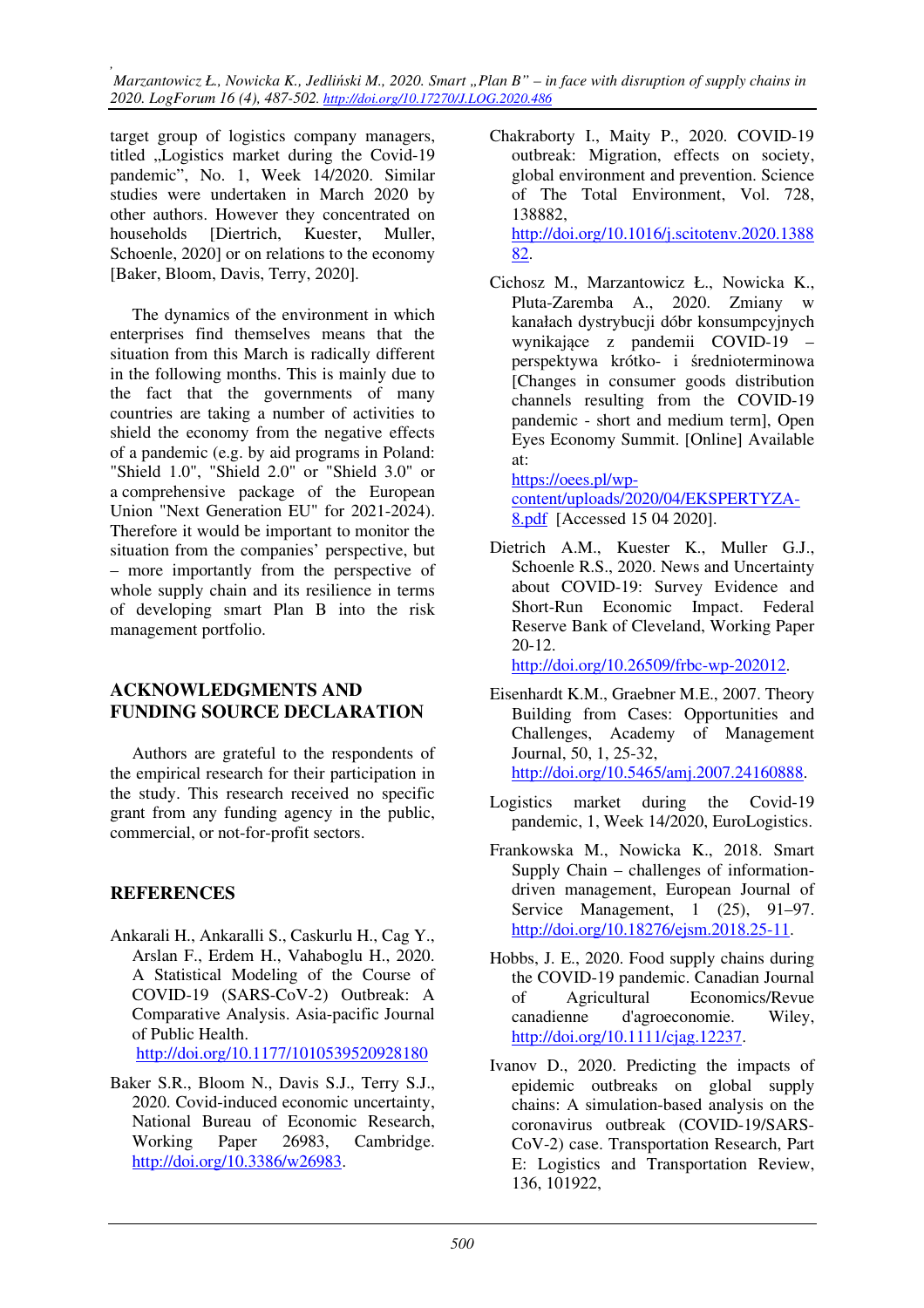*Marzantowicz Ł., Nowicka K., Jedliński M., 2020. Smart "Plan B" – in face with disruption of supply chains in 2020. LogForum 16 (4), 487-502. http://doi.org/10.17270/J.LOG.2020.486* 

http://doi.org/10.1016/j.tre.2020.101922.

- Kaczmarek T.T., 2005. Ryzyko i zarządzanie ryzykiem: ujęcie interdyscyplinarne [Risk and risk management: interdisciplinary approach], Difin, Warszawa.
- Marzantowicz Ł., 2019. Cyfrowe innowacje w świetle ryzyka i niepewności [Digital innovations in the light of risk and uncertainty], [in:] K. Nowicka, ed., Biznes cyfrowy. Perspektywa innowacji cyfrowych, [Digital business. Digital innovation perspective], Oficyna Wydawnicza SGH, Warszawa, 153, 174.
- Marzantowicz, Ł., 2017. Niepewność i nieprzewidywalność w łańcuchu dostaw – rozważania teoretyczne [Uncertainty and unpredictability in the supply chain – Theoretical considerations], Nauki o Zarzadzaniu, 2 (31), 62-70, http://doi.org/10.15611/noz.2017.2.09.
- Nowicka K., 2019. Digital innovation in the supply chain management, Research Papers of Wrocław University of Economics, 63, 8, http://doi.org/10.15611/pn.2019.8.16.
- Nowicka K., 2019. E-supply network management - unused potential?, [in:] SMART Supply Network, A. Kawa, A. Maryniak, eds., Springer International Publishing AG, Cham, http://doi.org/10.1007/978-3-319-91668-2.
- Nowicka K., 2018. Trust in Digital Supply Chain Management, Logistics & Transport, 39, 2. http://doi.org/10.26411/83-1734-2015-3- 39-3-18.
- Pérez-González C.J., Colebrook M., Roda-García J.L., Rosa-Remedios C.B., 2019. Developing a data analytics platform to support decision making in emergency and security management, Expert Systems with Applications, 120, http://doi.org/10.1016/j.eswa.2018.11.023.
- Poirier D., Scott S.D., Tompkins J., 2020. Navigating your business through the COVID crisis: 'Black swan' disruption requires the right response to survive, thrive. Industrial & Systems Engineering at Work. Jun2020, 52, 6, 40-45.
- Ramelli, S., Wagner, A., 2020. What the stock market tells us about the consequences of

COVID-19. [Online] Available at: https://voxeu.org/article/what-stock-markettells-us-about-consequences-covid-19 [Accessed 15 05 2020].

Rutkowski K, 2015. Rekonfiguracja międzynarodowych łańcuchów dostaw jako narzędzie zapobiegania zagrożeniom kryzysowym − szansa dla Polski [Reconfiguration of international supply chains as a tool to prevent crisis threats - an opportunity for Poland], Research Papers of Wrocław University of Economics, 382, 92-104,

http://doi.org/10.15611/pn.2015.382.07.

- Stephany, F., Stoehr, N., Darius, P., Neuhäuser, L., Teutloff, O., Braesemann, F., 2020. The CoRisk-Index: A data-mining approach to identify industry-specific risk assessments related to COVID-19 in realtime. arXiv preprint arXiv:2003.12432.
- Tang, Y., Wang, S., 2020. Mathematic modeling of COVID-19 in the United States, Emerging Microbes & Infections, 9:1, 827-829, http://doi.org/10.1080/22221751.2020.1760 146.
- Toma S.V., Chitita M., Sarpe D., 2012. Risk and Uncertainty, Procedia Economics and Finance, 3. 975, http://doi.org/10.1016/S2212- 5671(12)00260-2.
- Vilko J., Ritala P., Edelmann J., 2014. On uncertainty in supply chain risk management, The International Journal of Logistics Management, 25, 1, http://doi.org/10.1108/IJLM-10-2012-0126.
- Volpert, V., Banerjee, M., d'Onofrio, A., Lipniacki, T., Petrovskii, S., Tran, V. C., 2020. Coronavirus–Scientific insights and societal aspects. Math. Model. Nat. Phenom. 15 E2, http://doi.org/10.1051/mmnp/2020010.
- Ziegler, C. G., Allon, S. J., Nyquist, S. K., Mbano, I. M., Miao, V. N., Tzouanas, C. N.,… & Feldman, J. (2020). SARS-CoV-2 receptor ACE2 is an interferon-stimulated gene in human airway epithelial cells and is detected in specific cell subsets across tissues. Cell. 181, 5, 1016-1035, http://doi.org/10.1016/j.cell.2020.04.035.